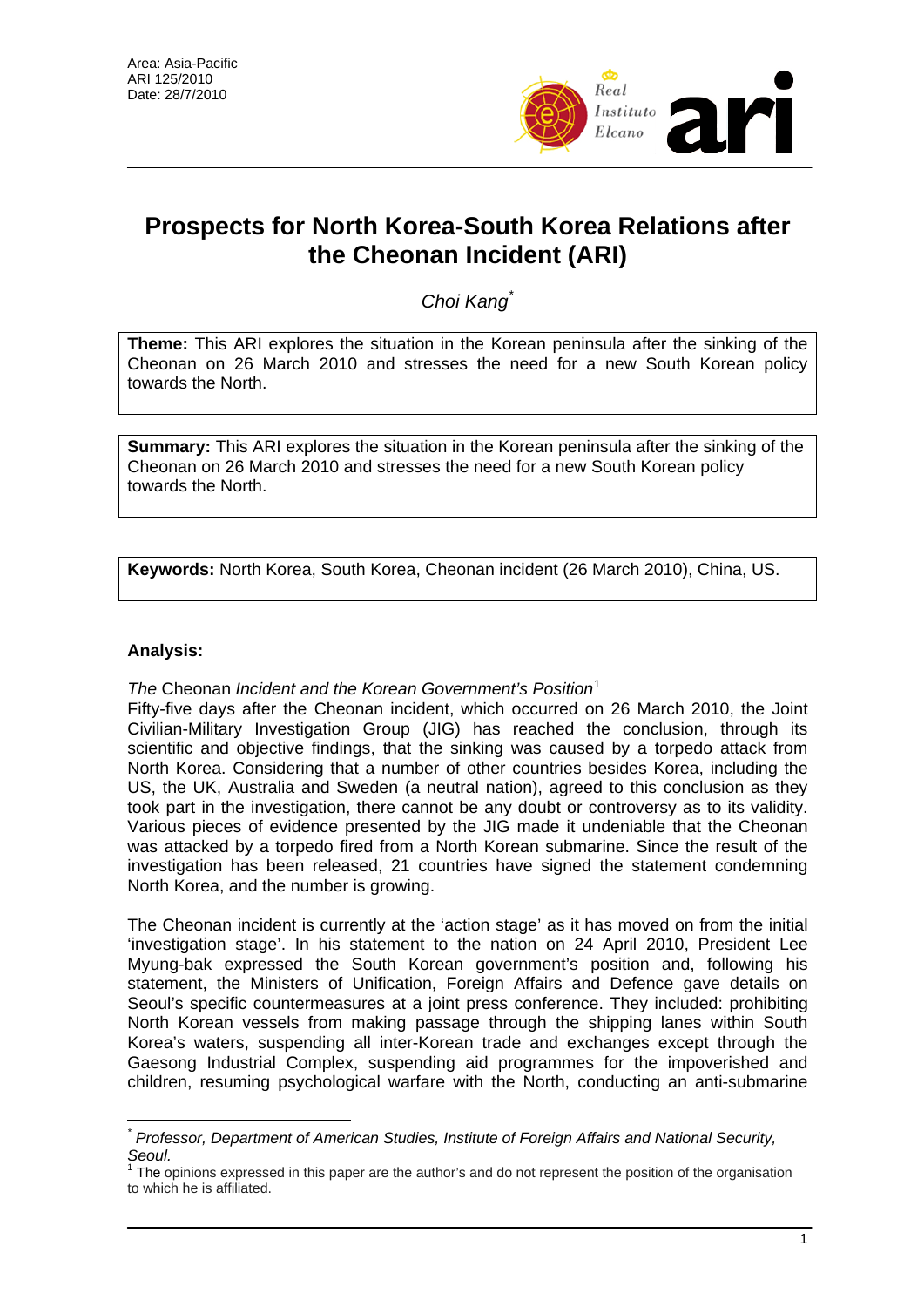

operation exercise in the immediate future, participating and conducting PSI (Proliferation Security Initiative) maritime interdiction exercises both within the region and beyond, and taking the matter to the United Nations Security Council. On the other hand, while claiming that the Cheonan incident had been fabricated and suggesting the despatch of an inspection team to the South, North Korea also appears to be moving towards increasing the tension by announcing the adoption of eight measures, including the complete suspension of North-South relations. The security situation of the Korean Peninsula is facing a new challenge and the area is now receiving more attention from the international community than it has had for a long time.

As President Lee Myung-bak clearly expressed in his statement to the nation, South Korea is holding North Korea accountable for the incident but is approaching the problem from the position of trying to avoid military conflict or any form of confrontation or tension. The fact that President Lee did not make a direct reference to the North Korean leader Kim Jong-il in his statement and that both Koreas have to play their part in order to achieve peace and stability on the Korean Peninsula as well as in North-East Asia can be interpreted as a declaration to the world of South Korea's two-track approach of dialogue and sanctions. Also, the decision to remove the Gaesong Industrial Project from the list of halted trade links and programmes with the North can be seen in a similar context. The problem is how to induce the North to respond positively to the South Korean government's stance. As seen in previous cases, such as the 1996 submarine incident in the coastal waters of Kangrung and the 1998 submarine infiltration incident, it will be difficult to draw a positive response from the North within a short period of time. Also, the South-Korean government's dual task of preventing the security situation from deteriorating while attempting to resolve the issues at hand will remain a difficult challenge and might lead to the emergence of further risks.

#### *The North Korean Government's Intentions and its Prospective Future Response*

The North has displayed a very active and aggressive regarding the Cheonan incident, showing that the regime is well aware of the fact that the current situation does not work in its favour. This has been made evident by the action taken by the North since the announcement of the investigation's results and the adoption of countermeasures. First, North Korea chose to play the card of 'complete suspension of North-South relations' and appeared to be contemplating the use of force. Such an aggressive stance by the North Korean regime was in stark contrast to the South and will likely lead to a strengthening of the international solidarity between South Korea, the US and Japan, deepen North Korea's isolation and perhaps eventually lead to a change in China's policy towards the Korean peninsula. In recognition of these possible risks, North Korea might refrain from taking further action that might aggravate or rapidly lead the situation to spiral out of control.

It seems natural to be curious as to why the North has chosen to be provocative when the possibility for dialogue between the US and North Korea had been growing significantly, and this question must be taken into account when considering future countermeasures. The simplest answer to the question is that the Cheonan incident is a means for the regime to recover from its previous defeat in the Daechung naval battle (2009) and to improve the morale of the North Korean military. Such an explanation could be drawn from looking at the relationship between the first and second battles of Yeonpyeung. Then, the North had been seeking an opportunity to avenge its defeat in the Yeonpyeung incident back in 1999, and it finally carried out a retaliatory action in 2002. If seen in the same context, the recent Cheonan incident could be seen as retaliation for the defeat in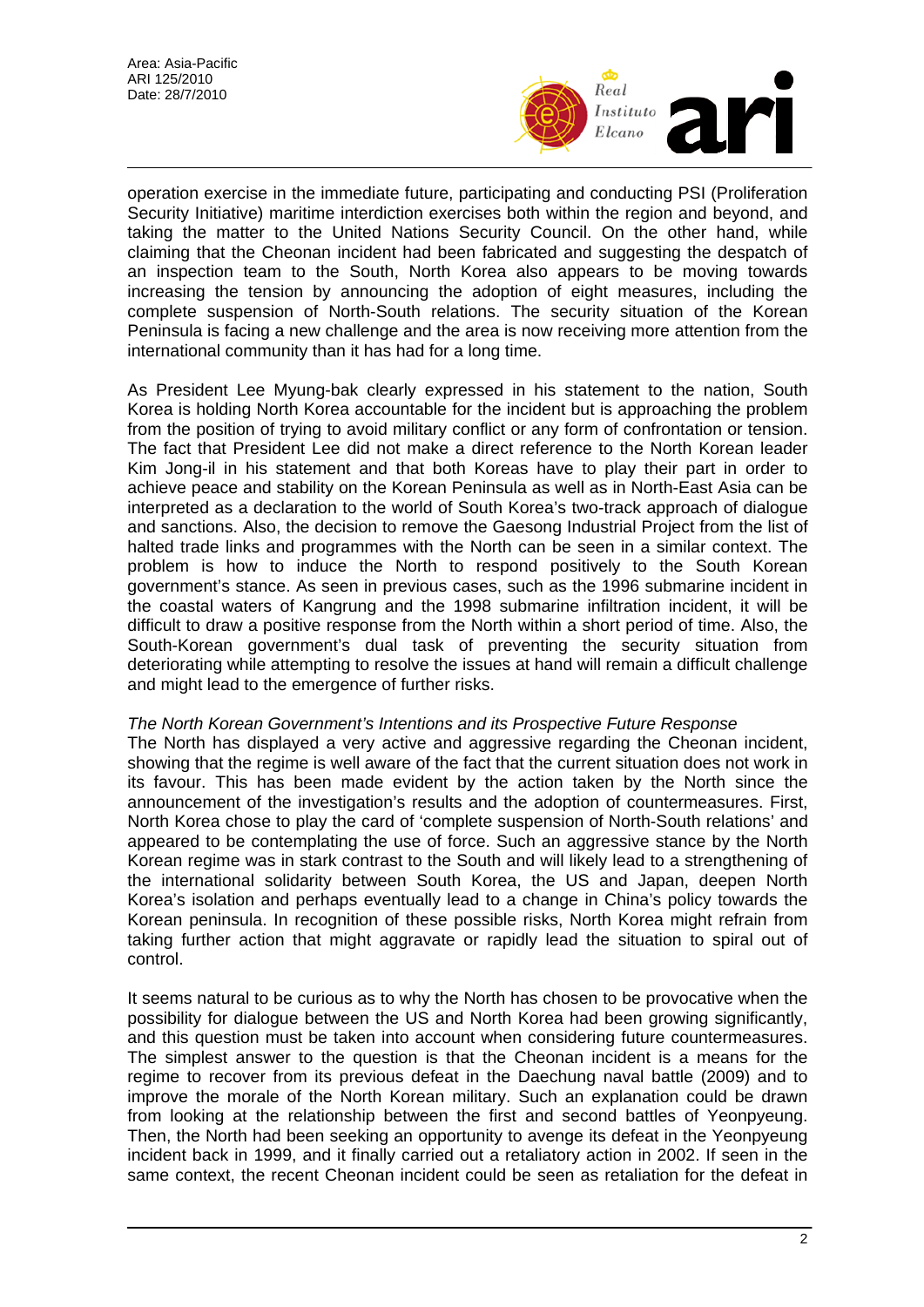

the Daechung naval battle. Secondly, the Cheonan incident can be seen as a measure to secure an advantageous position prior to dialogue with the US and also to stress the necessity for peace talks. In other words, by emphasising that continuous armed conflict will occur if dialogue between the US and North Korea, once initiated, ends without signing a peace treaty, the North might be employing the Cheonan incident to emphasise the absolute necessity for peace talks and also to place the regime in a relatively favourable position in its dialogue with the US. Third, others interpret the Cheonan incident as the North's strategy to create tension with the aim of strengthening solidarity within the regime. This suggestion is based on speculation that the North Korean leadership might feel threatened by its continuing policy failures –as with its currency reform–, which have heightened the discontent among the general public with the leadership. Recognising this growing dissatisfaction among the public, the leadership could have planned and carried out the Cheonan attack to induce the public to externalise their anger. In other words, by turning the attention of its citizens from domestic issues to external threats and by aggravating the tension, the regime might have been seeking to promote the stability of its system and to strengthen its people's solidarity. Finally, the Cheonan incident has been seen by some as an incident in the struggle for succession. It has been suggested that Kim Jong-eun, who is most likely to be designated as Kim Jongil's successor, might have provoked the Cheonan incident or that the North Korean military might have engineered it to show their loyalty to Kim Jong-eun.

Although it is difficult to decide which of the four interpretations is the right one, the main thing is that the Cheonan incident has paradoxically shown that North Korea is, indeed, not in an advantageous situation and that the regime is now faced with a difficulty. A strained situation and the confrontational nature of the relations between North and South Korea will continue as the North is expected to remain firm. The North is also expected to maintain exchanges at the non-governmental level to a minimum. Since the North is expected to continue its strategy of breaking the deadlock through its dialogue with the US rather than through North-South talks, it has become difficult to expect an improvement in North-South relations. In this regard, it must be noted with caution that the persistent stance of the North Korean regime could lead to North-South relations becoming a substructure or a dependent variable of the relations between US and North Korea.

### *The Positions of the Countries Concerned*

It appears that the neighbouring states, including the US, Japan and Russia, share a consensus at least on the importance of reaching a turning point for resolving the North-Korean nuclear problem. Also, these states appear to share a common view of not wanting the present tension and confrontation to continue. In more specific terms, an assessment of their positions reveals that the countries concerned have endorsed the position that no additional tension or confrontation must occur, but have not yet attached much significance or urgency to the necessity of progressing on the North Korean nuclear issue as well as on promoting North-South relations.

The US, by emphasising 'strategic patience', is expected not to actively engage in efforts towards resolving the North-Korean nuclear issue if the North does not translate its willingness to give up its nuclear programme into explicit and concrete actions. Therefore, the US is expected to continue to hold on to its two-track approach of dialogue and sanctions while closely watching how the North responds, and stressing that the possibility for dialogue is always open as it takes into consideration China's position. On the other hand, in consideration of its relations with Seoul, the US will fully support the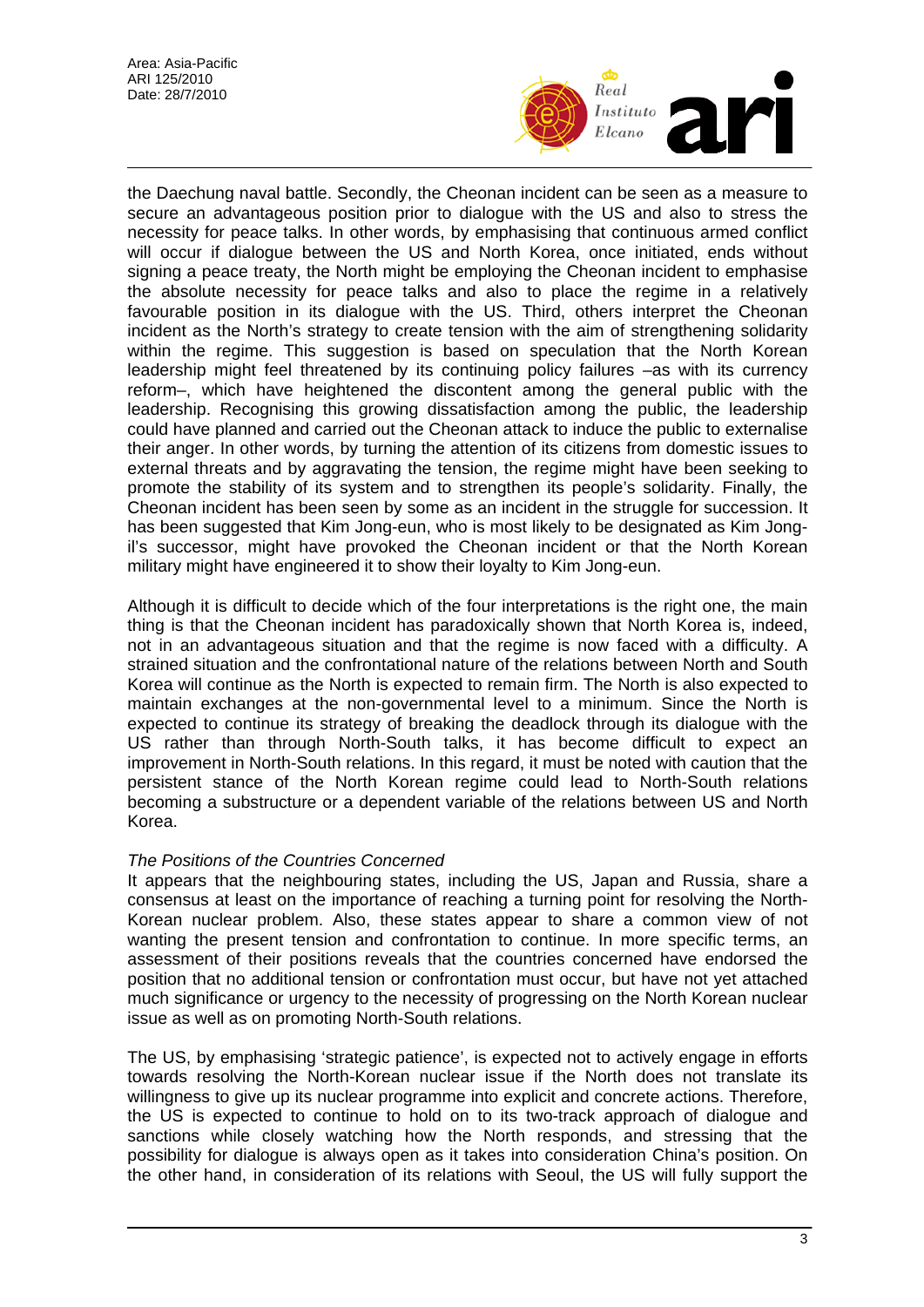

position of the South Korean government. Recognising that its future position will ultimately be influenced by the Korean government's stance, the US is therefore likely to refrain from expressing any specific plans or position on North-South relations. This should become increasingly so as the US gives primacy to the South Korean government and also puts indirect pressure on the North Korean regime.

China, in contrast to the US, is expected to be more active in resolving the North-Korean nuclear problem, being likely to work in favour of resuming the talks with the aim of easing the burden that would arise if the confrontation on the Korean peninsula should persist. However, China's capacity to suggest any specific solution seems limited. In other words, since the nuclear problem is now seen as a US-North Korea issue, China has little scope to suggest specific measures to bring the two positions closer and its role is likely to be merely to provide an opportunity for dialogue. While pointing out that South Korea needs to adopt a more flexible attitude in its relations with the North, China is expected to preserve and also strengthen its influence on the Korean peninsula by maintaining friendly and cooperative relations with the North, as suggested by Kim Jong-il's earlier visit to China. To summarise: China is currently seeking peace and stability on the Korean peninsula, but will give a greater weight to the concerns and considerations of North Korea.

The roles of Japan and Russia are expected to be extremely limited. Japan is expected to basically support the position of the South Korean government while being concerned with North Korea's military threats. Therefore, by taking a similar position to the US, Japan is expected to place an emphasis on building up cooperation between Japan, South Korea and the US. However, given that the political environment inside the country is not really suited to pursuing an active foreign policy, it would be difficult for Japan to find the impetus to improve its relations with the North, thereby leading Tokyo to adopt the policy of going along with the situation. Russia is also expected to refrain from becoming actively involved in the Korean peninsula, but still to consider intervention as an option. Considering that Russia is, basically, expected to emphasise a policy of engagement and intervention as well as resolving problems through dialogue and negotiation, it is expected to approach the issue with a similar attitude to China.

### *The Aims and Direction of Future North-South Korea Relations*

(1) South Korea's aim should be to achieve stability and peaceful coexistence. South Korea should engage with the North with clear principles in mind and must refrain from readjusting its relations according to changing conditions or incidents that might arise at any time. Also, its efforts must be directed, first, at ensuring peaceful coexistence, and, ultimately, at achieving unification.

In accordance with the principle of reciprocity, the stabilisation of North-South relations can be interpreted as their development as well as their improvement. This implies that the two countries should cooperate and develop by maintaining mutually beneficial relations rather than by seeing themselves, unilaterally, as donor or recipient. Such an objective cannot be achieved overnight, but requires continued efforts over the long term, along with a certain degree of consistency. Therefore, the focus of the South Korean government's policy towards the North must be on real shifts rather than on symbolic events or changes. South Korea must clearly declare that the ultimate objective of its policy towards the North is to achieve peaceful coexistence and, eventually, unification. This issue must be brought to light, as it had previously been neglected in the discussions.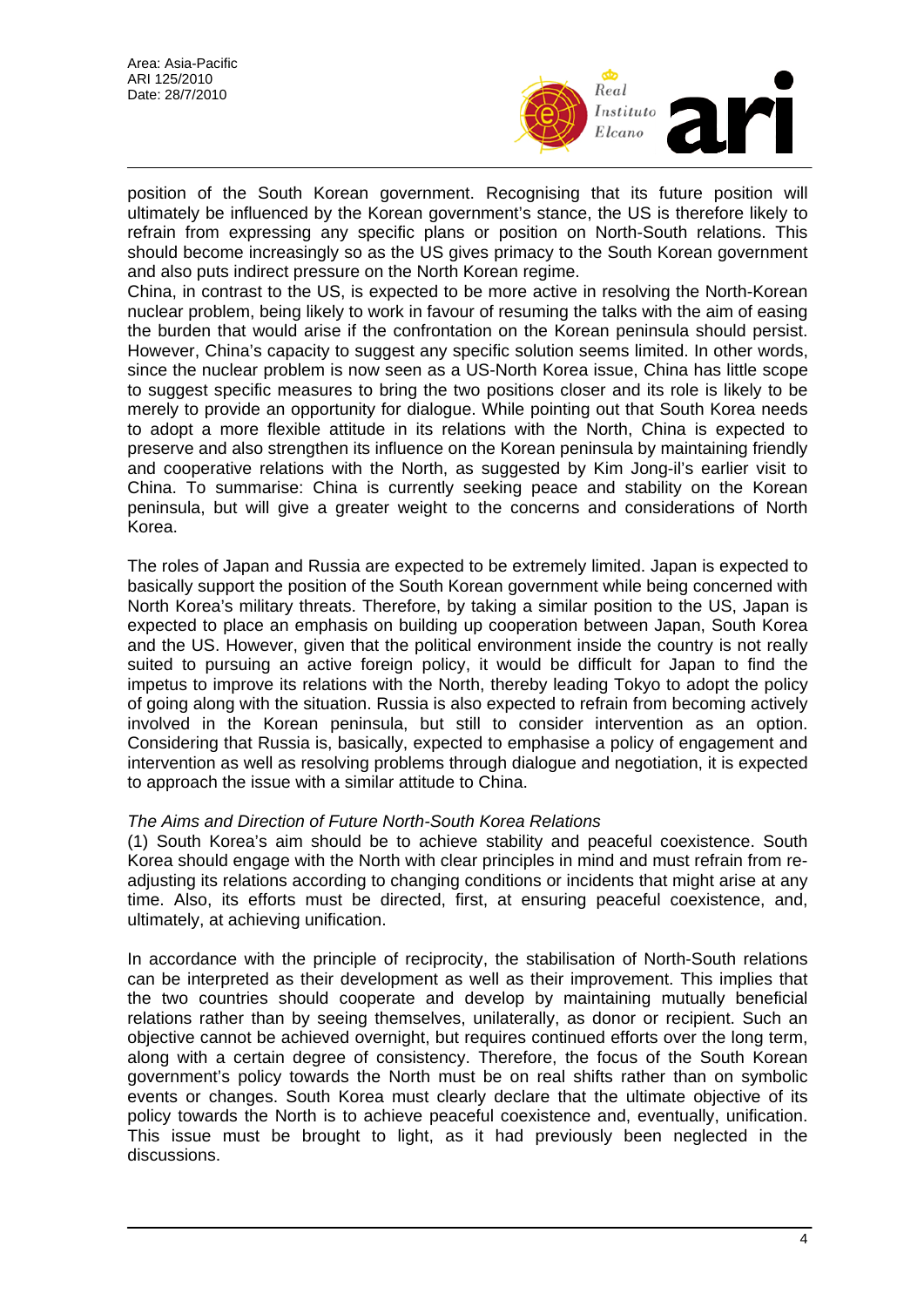

(2) South Korea should seek fundamental regime changes rather than short-term objectives, with the aim of prompting North Korea to become a normal state. In this regard, efforts must be directed at identifying what tasks are necessary. Also, decisions should be made as to which tasks are priorities and which can be tackled later.

Although in the past the South Korean government took the approach of tackling first the tasks which were relatively easy to agree upon as well as to implement, it has been significantly affected by the North's provocations and dramatic policy changes. This has led the South Korean government to anxiously seek a 'symbolic agreement' and has resulted in an 'optical illusion', imposing too much of a political meaning on the longerterm tasks. Also, it has had to face the burden of not being able to implement the measures agreed upon.

Based on its past experience, South Korea's future policy towards North Korea should focus on stipulating what exactly are the fundamental changes necessary in the North and on this basis to identify and then carry out the correct polices and tasks. In other words, South Korea's policy towards the North should not be geared towards gaining temporary and merely declaratory outcomes. In addition, South Korea should make it clear to its people that the process will, indeed, take a long time, thereby fostering their support and understanding. By doing so, it can prevent the disappointment which could arise from any lack of progress.

(3) In order to induce change in North Korea, South Korea should reject the regime's political and military objectives. North Korea has so far worked to achieve its political, economic and military objectives through various military means, and these policies have to a certain extent been effective. Therefore, it will be extremely difficult to expect real change in North Korea unless South Korea successfully induces the regime to recognise the fact that its strategies and polices will ultimately not be successful.

Therefore, the first priority of the South Korean government's strategy towards the regime must be to deter military adventures from the North and also to acquire the capacity to enable it to deny it any benefits from engaging in military action. It would be logical for the South Korean government to enhance the possibility for dialogue by rejecting the North's military adventurism, based on the principles of achieving changes and peace through security. To reach such a goal, the South Korean government needs to strengthen the US-South Korea alliance and cooperation, develop necessary strategies and build up its military power. South Korea also needs to emphasise that peace must be achieved through security, rather than treating peace from security as separate issues.

(4) South Korea should maximise its cooperation with the countries concerned, fostering their understanding of –and support for– its policies. In addition to the US, South Korea urgently needs to cooperate with Russia and China at this juncture. Especially, stronger efforts must be made to adjust the direction of their basic policies on the Korean peninsula with the aim of ultimately making them work to South Korea's advantage. During the process of resolving the Cheonan incident, the Korean government, once again felt the presence of Russia and China. The two countries have clearly shown that they could easily take a different stance from South Korea for their own interests while continuing to emphasise their cooperation with Seoul. In order to bring them closer it is necessary for South Korea to strengthen its strategic dialogue with the countries with the aim of modifying their perceptions, policy tendencies and objectives while seeking ways to bring them into its circle of influence. This requires that the Korean government acquire a